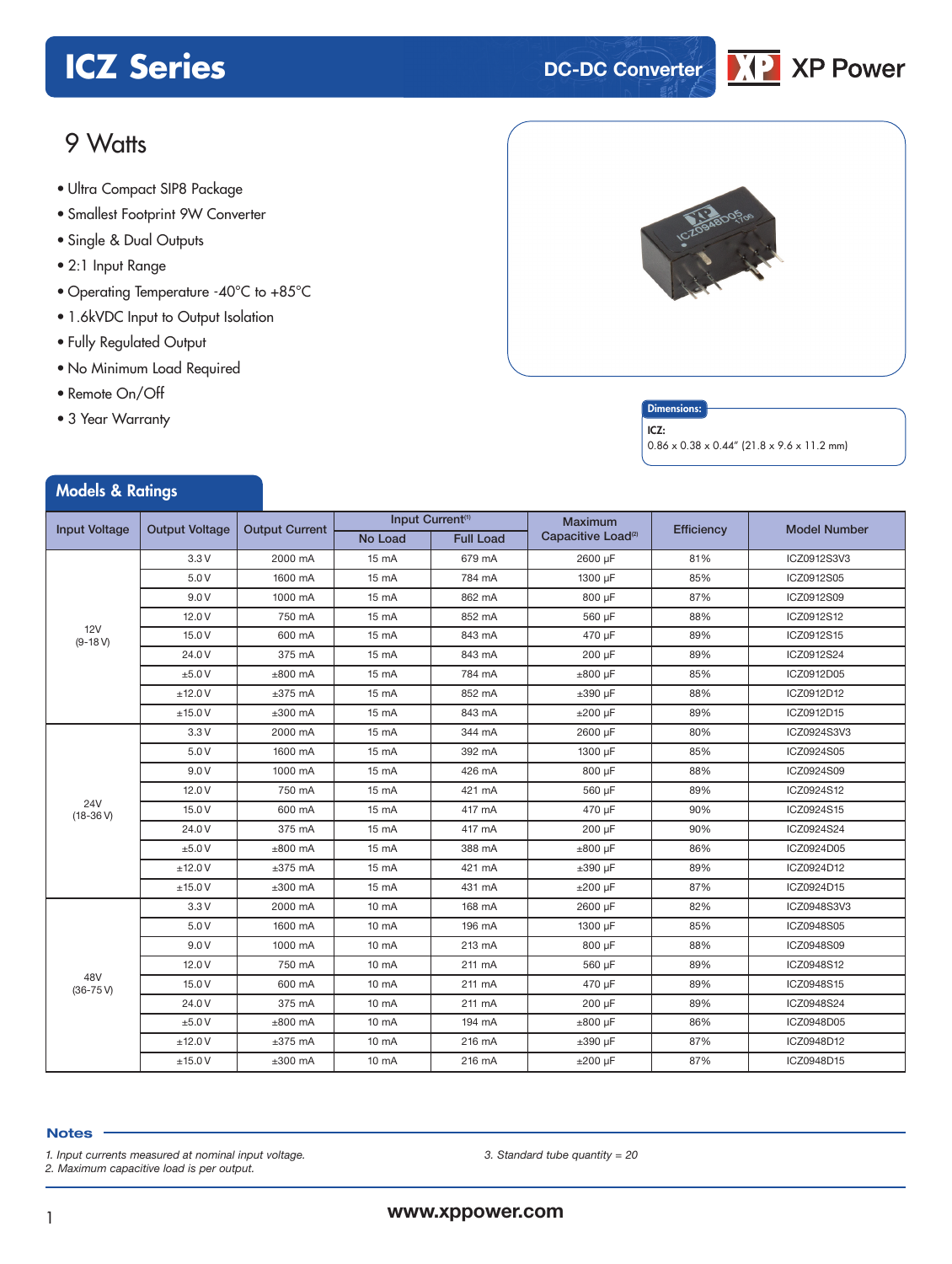# **ICZ Series**



Input Characteristic **Minimum Typical Maximum Units Notes & Conditions** Input Voltage Range 9 18 VDC 12 V nominal 18 18 36 VDC 24 V nominal 36 75 VDC 48 V nominal **Input Filter** Capacitor Input Reflected Ripple 30 mA pk-pk Through 12 µH inductor and 47 µF capacitor Input Surge 25 VDC for 100 ms 12 V models 50 VDC for 100 ms 24 V models 100 VDC for 100 ms 48 V models Undervoltage Lockout On at >8.9 V, Off at <7.1 V 12 V models On at >16 V, Off at <13.1 V 24 V models On at >33 V, Off at <30.1 V 48 V models

| Output                          |                                                                                                                                                                                                                                                                                                           |                |           |               |                                                                                                           |
|---------------------------------|-----------------------------------------------------------------------------------------------------------------------------------------------------------------------------------------------------------------------------------------------------------------------------------------------------------|----------------|-----------|---------------|-----------------------------------------------------------------------------------------------------------|
| Characteristic                  | <b>Minimum</b>                                                                                                                                                                                                                                                                                            | <b>Typical</b> | Maximum   | <b>Units</b>  | <b>Notes &amp; Conditions</b>                                                                             |
| Output Voltage                  | 3.3                                                                                                                                                                                                                                                                                                       |                | 30        | <b>VDC</b>    | See Models and Ratings table                                                                              |
| Initial Set Accuracy            |                                                                                                                                                                                                                                                                                                           |                | ±1        | $\frac{0}{0}$ | At full load                                                                                              |
| Minimum Load                    | $\Omega$                                                                                                                                                                                                                                                                                                  |                |           | A             | No minimum load required                                                                                  |
| Line Regulation                 |                                                                                                                                                                                                                                                                                                           |                | ±0.2      | $\frac{0}{0}$ |                                                                                                           |
| Load Regulation                 |                                                                                                                                                                                                                                                                                                           |                | $\pm 0.5$ | $\frac{0}{0}$ | Single output from 0 to full load                                                                         |
|                                 |                                                                                                                                                                                                                                                                                                           |                | ±1        | $\frac{0}{0}$ | 3V3 and dual output from 0 to full load                                                                   |
| <b>Cross Regulation</b>         |                                                                                                                                                                                                                                                                                                           |                | ±5        | $\frac{0}{0}$ | On dual output models when one load is varied between<br>25% and 100% and other is fixed at 100%          |
| <b>Transient Response</b>       |                                                                                                                                                                                                                                                                                                           |                | ±5/±3     | % deviation   | For 3V3 output models / all other models. Recovery within<br>2% in less than 250 us for a 25% load change |
| Ripple & Noise                  |                                                                                                                                                                                                                                                                                                           |                | 75        | mV pk-pk      | 3.3-9V/12-24V. 20 MHz bandwidth. Measured using 1 µF<br>ceramic and 10 µF electrolytic capacitors         |
| Overload Protection             |                                                                                                                                                                                                                                                                                                           | 150            |           | $\frac{0}{0}$ |                                                                                                           |
| <b>Short Circuit Protection</b> |                                                                                                                                                                                                                                                                                                           |                |           |               | Continuous, with auto recovery                                                                            |
| Maximum Capacitive Load         |                                                                                                                                                                                                                                                                                                           |                |           |               | See Models and Ratings table                                                                              |
| <b>Temperature Coefficient</b>  |                                                                                                                                                                                                                                                                                                           |                | 0.02      | $%$ /°C       |                                                                                                           |
| Remote On/Off                   | Output is on if remote on/off (pin 3) is open circuit.<br>Output is off if 2-4 mA current is applied to remote on/off (pin 3) via 1 k $\Omega$ resistor<br>Maxiumum pin voltage is 5 V and maximum current into pin 3 is 4 mA.<br>Note: Output may be affected with current into the pin as low as 10 µA. |                |           |               |                                                                                                           |

| <b>General</b>               |                 |                |                |              |                                       |
|------------------------------|-----------------|----------------|----------------|--------------|---------------------------------------|
| Characteristic               | <b>Minimum</b>  | <b>Typical</b> | <b>Maximum</b> | <b>Units</b> | <b>Notes &amp; Conditions</b>         |
| Efficiency                   |                 | 88             |                | %            | See Models and Ratings table          |
| Isolation: Input to Output   | 1600            |                |                | <b>VDC</b>   | For 60s. Insulation: Functional       |
| Isolation: Input to Case     | 1000            |                |                |              | For 60s. Insulation: Functional       |
| Continuous Working Voltage:  |                 |                | 500            | <b>VDC</b>   | 200V r.m.s.                           |
| Input to Output              |                 |                |                |              |                                       |
| <b>Switching Frequency</b>   |                 | 400/500        |                | kHz          | 12 and 24 Vin/48 Vin                  |
| <b>Isolation Resistance</b>  | 10 <sup>9</sup> |                |                | Ω            |                                       |
| <b>Isolation Capacitance</b> |                 | 50             |                | pF           |                                       |
| Power Density                |                 |                | 65             | $W/in^3$     |                                       |
| Mean Time Between Failure    | 900             |                |                | khrs         | MIL-HDBK-217F, +25 °C GB              |
| Case Material                |                 |                |                |              | Copper                                |
| <b>Potting Material</b>      |                 |                |                |              | Epoxy UL94V-0 rated                   |
| Pin Material                 |                 |                |                |              | Solder coated phosphor bronze C519R-H |
| Solder Profile               |                 |                |                |              | 260 °C max, 1.5mm from case 10s max   |
| Weight                       |                 | 0.016(7.3)     |                | Ib(g)        |                                       |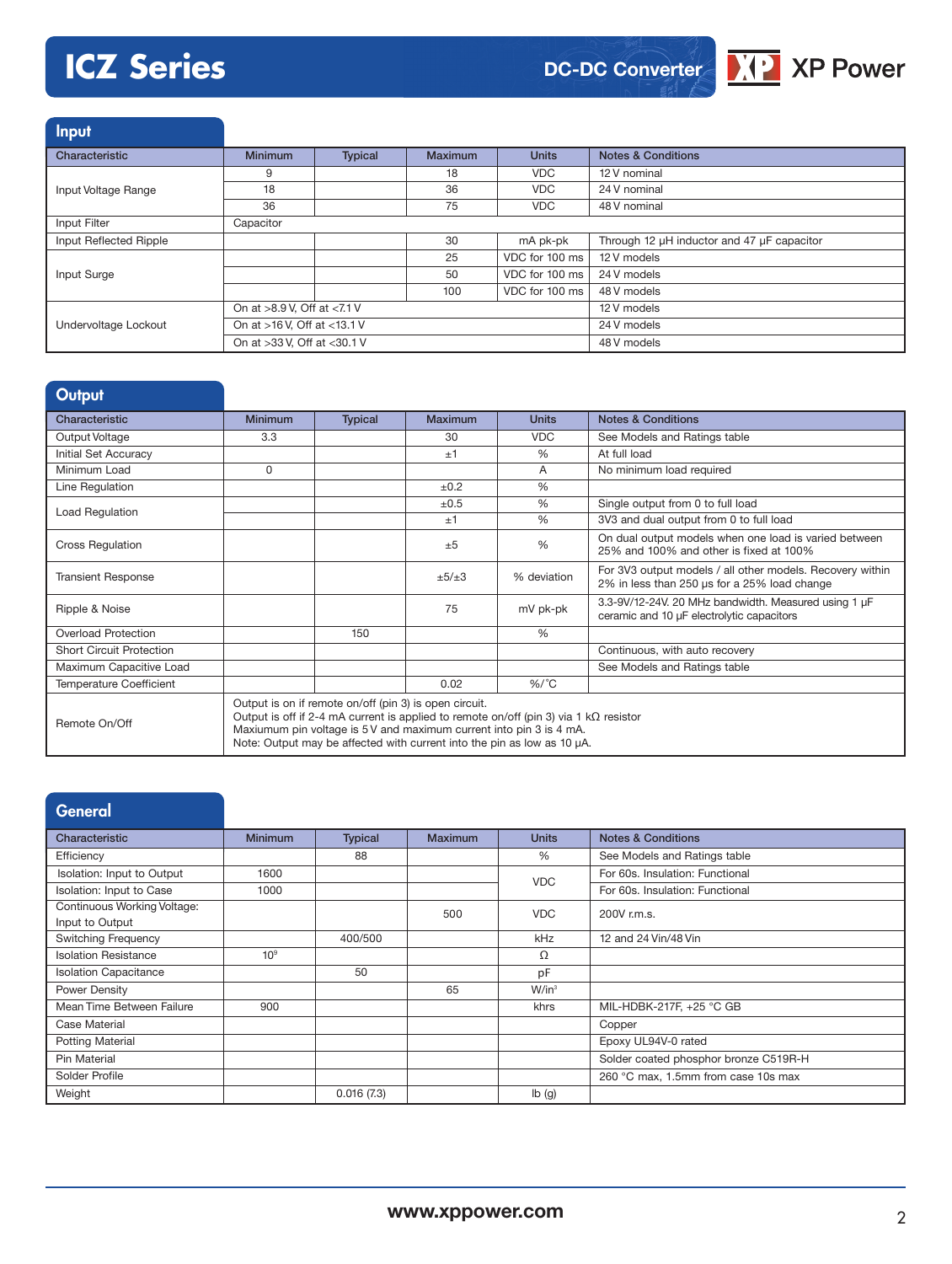# **ICZ Series**

## **DC-DC Converter**



#### **Environmental**

| Characteristic               | <b>Minimum</b> | <b>Typical</b> | <b>Maximum</b> | <b>Units</b> | <b>Notes &amp; Conditions</b>                                                                                                                                   |
|------------------------------|----------------|----------------|----------------|--------------|-----------------------------------------------------------------------------------------------------------------------------------------------------------------|
| <b>Operating Temperature</b> | $-40$          |                | $+85$          | °C           | Derate from 100% load at $+60$ °C to no load at $+85$ °C.<br>Derate from 100% load at +50 $^{\circ}$ C to no load at +85 $^{\circ}$ C<br>for 3V3 output models. |
| Storage Temperature          | -55            |                | $+125$         | ℃            |                                                                                                                                                                 |
| Case Temperature             |                |                | $+100$         | ℃            |                                                                                                                                                                 |
| Humidity                     |                |                | 95             | %RH          | Non-condensing                                                                                                                                                  |
| Cooling                      |                |                |                |              | Natural convection                                                                                                                                              |

#### **Derating Curve**



### EMC: Emissions Phenomenon **Standard Standard Test Level Notes & Conditions** Conducted EN55032 Class A See application note Radiated EN55032 Class A See application note

### EMC: Immunity

| <b>Phenomenon</b>      | Standard    | <b>Test Level</b>      | <b>Criteria</b> | <b>Notes &amp; Conditions</b> |
|------------------------|-------------|------------------------|-----------------|-------------------------------|
| <b>ESD Immunity</b>    | EN61000-4-2 | $\pm 6$ kV/ $\pm 8$ kV | A               | Contact/Air Discharge         |
| Radiated Immunity      | EN61000-4-3 | 20 Vrms                | $\overline{A}$  |                               |
| EFT/Burst              | EN61000-4-4 | $+2$ kV                |                 | See application note          |
| Surges                 | EN61000-4-5 | $+2$ kV                |                 | See application note          |
| Conducted Immunity     | EN61000-4-6 | $10V$ rms              |                 |                               |
| <b>Magnetic Fields</b> | EN61000-4-8 | $100$ A/m              |                 |                               |

### **Safety**

| Agency | <b>Standard</b>           | Conditions<br>Notes & |
|--------|---------------------------|-----------------------|
| ◡∟     | UL/cUL 60950-1<br>62368-1 | ITE                   |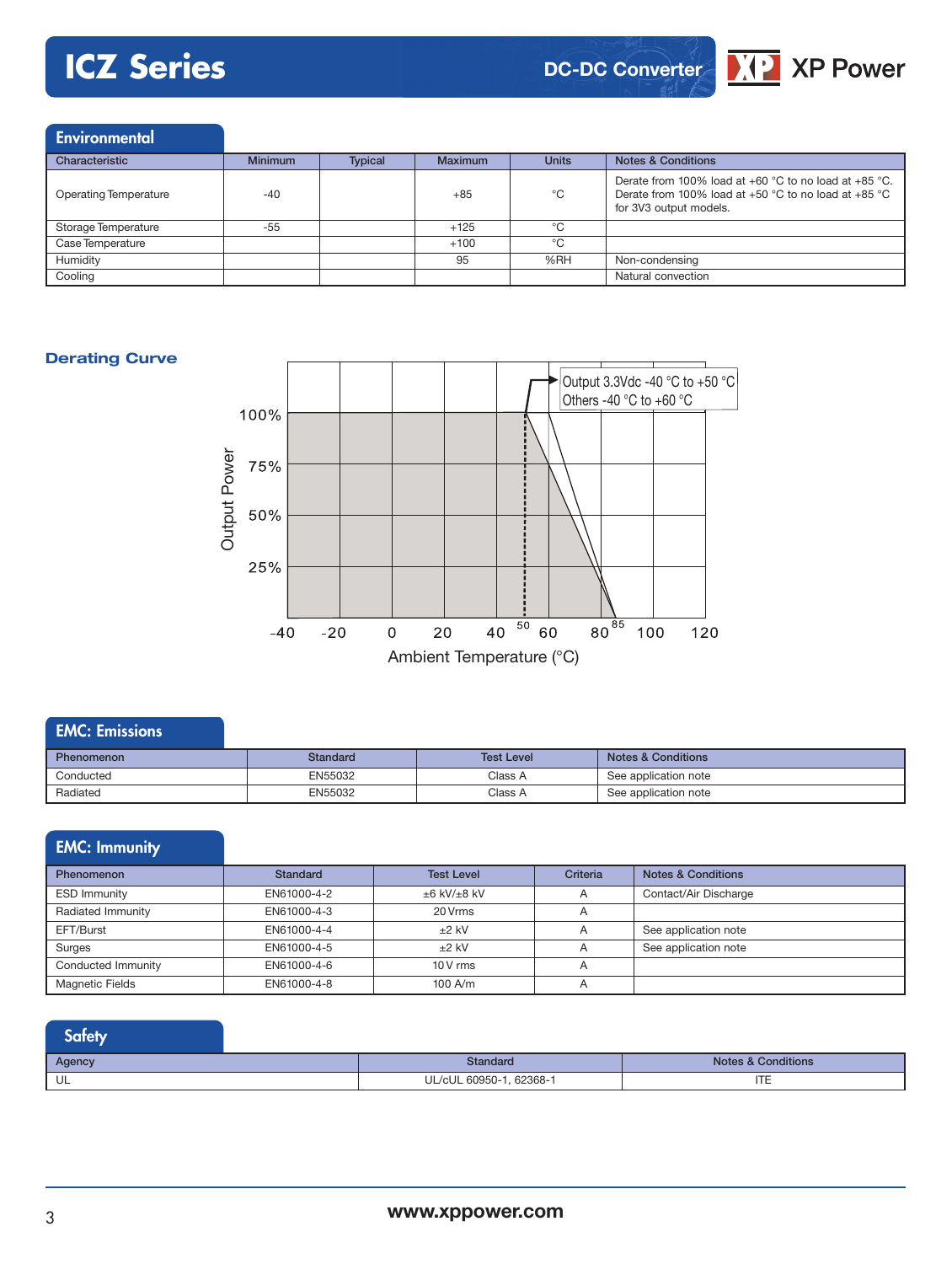# **ICZ Series DC-DC Converter**



### Mechanical Details





|                | <b>Pin Connections</b> |               |  |  |  |
|----------------|------------------------|---------------|--|--|--|
| Pin            | <b>Single</b>          | Dual          |  |  |  |
|                | -Vin                   | -Vin          |  |  |  |
| $\overline{2}$ | $+V$ in                | $+V$ in       |  |  |  |
| 3              | Remote On/Off          | Remote On/Off |  |  |  |
| 6              | $+$ Vout               | $+$ Vout      |  |  |  |
| 7              | -Vout                  | Common        |  |  |  |
| 8              | No Connection          | -Vout         |  |  |  |
| 9              | Case                   | Case          |  |  |  |
| 10             | Stand Off              | Stand Off     |  |  |  |
| 11             | Stand Off              | Stand Off     |  |  |  |
| 12             | Case                   | Case          |  |  |  |

#### **Notes**

1. All dimensions are in inches (mm)

2. Weight: 0.016 lbs (7.3 g) approx.

3. Pin diameter: 0.02±0.002 (0.5±0.05)

- 4. Pin pitch tolerance: ±0.014 (±0.35)
- 5. Case tolerance:  $\pm 0.02$  ( $\pm 0.5$ )

### **Application Notes**

#### **EMI Filter**





| <b>Models</b>   | С1                 | C2                | C <sub>3</sub> , C <sub>4</sub> |                    |
|-----------------|--------------------|-------------------|---------------------------------|--------------------|
| 12 Vin          | 1210, 10µF/35 V    |                   | 1808, 1000 pF/ 3kV              | 3.3 <sub>µ</sub> H |
| 24 Vin & 48 Vin | 1210, 4.7µF /100 V | 1210, 4.7µF/100 V | 1808, 1000 pF/ 3kV              | $10\mu$ H          |

#### **EFT/Surge Filter**



I

| <b>Models</b> | C <sub>1</sub> | D1               |
|---------------|----------------|------------------|
| 12 Vin        | 330 µF, 100 V  | TVS, 3 kW, 26 V  |
| 24 Vin        | 330 µF, 100 V  | TVS, 3 kW, 70 V  |
| 48 Vin        | 330 µF, 100 V  | TVS, 3 kW, 120 V |

C1 suggested series Nippon Chemicon KY